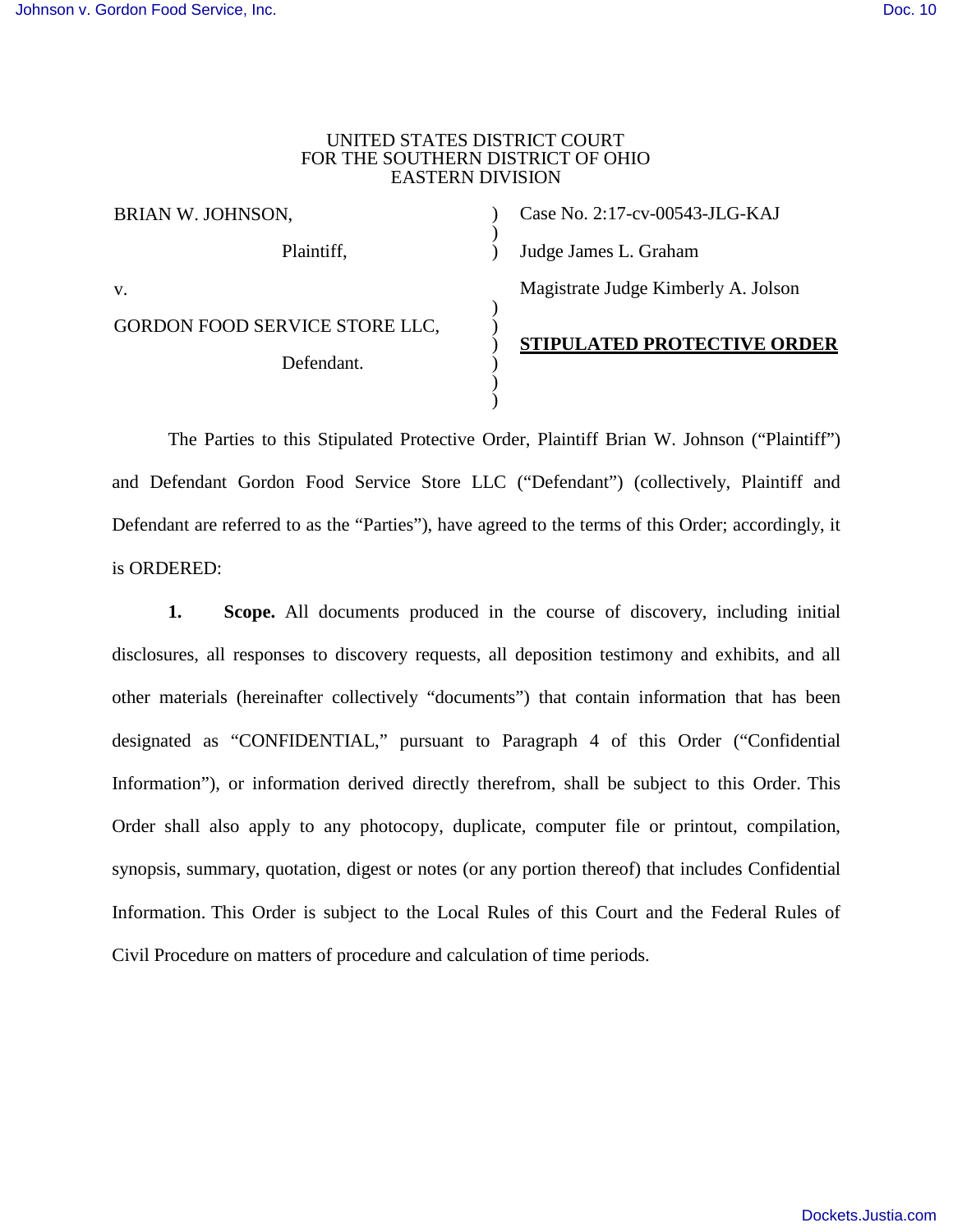**2. Form of Designation.** A party may designate documents as confidential and restricted in disclosure under this Order by placing or affixing the words "CONFIDENTIAL" on the document in a manner that will not interfere with the legibility of the document.

**3. Timing of Designation.** Documents shall be designated CONFIDENTIAL prior to or at the time of the production or disclosure of the documents. Failure to designate documents as CONFIDENTIAL at or before the time of production shall not preclude the disclosing individual or entity from thereafter, but no more than fifteen (15) business days after production, in good faith making such a designation and requesting the receiving party to so mark and treat such documents or other media so designated from the time of such designation forward. After such designation, such documents or other media shall be fully subject to this Order. No individual or entity shall incur liability for disclosures made prior to notice of such designation.

**4. Documents Which May be Designated CONFIDENTIAL.** Any party may designate documents as CONFIDENTIAL upon making a good faith determination that the documents contain information protected from disclosure by statute or that should be protected from disclosure as confidential personal information; medical or psychiatric information; trade secrets; personnel records; financial information; or such other sensitive commercial information that is not publicly available. Public records and other information or documents that are publicly available may not be designated as CONFIDENTIAL.

**5. Depositions.** Designated portions of deposition testimony shall be considered CONFIDENTIAL by a statement on the deposition record or by a written statement furnished to the opposing counsel of record and the official court reporter within ten (10) business days of such testimony. Such designation shall be specific as to the portions of the transcript or any

2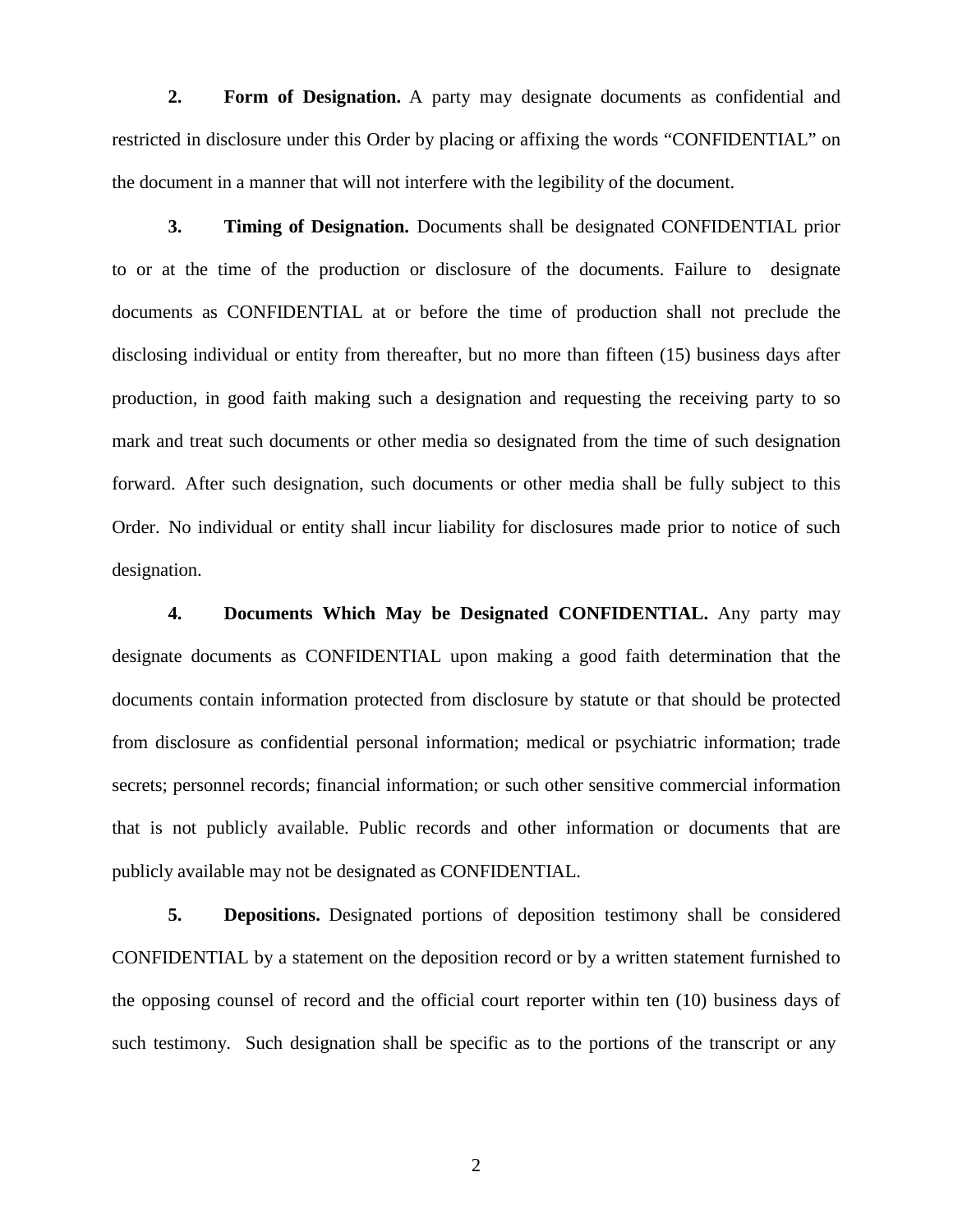exhibit to be designated as CONFIDENTIAL. Thereafter, the deposition transcripts and any of those portions so designated shall be protected as CONFIDENTIAL, pending objection, under the terms of this Order.

### **6. Use and Disclosure of Confidential Material.**

**(a) General Protections.** Documents designated CONFIDENTIAL under this Order shall not be used or disclosed by the Parties, counsel for the Parties or any other persons identified in Paragraph 6(b) for any purpose whatsoever other than to prepare for and to conduct discovery and trial in this action, including any appeal thereof.

**(b) Limited Third-Party Disclosures.** The Parties and counsel for the Parties shall not disclose or permit the disclosure of any CONFIDENTIAL documents to any third person or entity except as set forth in subparagraphs (1)-(6) of this section. Subject to these requirements, the following categories of persons may be allowed to review documents that have been designated CONFIDENTIAL:

**(i) Counsel.** Counsel for the Parties and employees and agents of counsel who have responsibility for the preparation and trial of the action;

 $(iii)$  **Parties.** Parties and employees of a party to this Order;<sup>1</sup>

**(iii) Court Reporters and Recorders.** Court reporters and recorders engaged for depositions;

<sup>1</sup> **NOTE:** If the CONFIDENTIAL documents contain highly sensitive trade secrets or other highly sensitive competitive or confidential information and disclosure to another party would result in demonstrable harm to the disclosing party, then the Parties may stipulate or move for the establishment of an additional category of protection that prohibits disclosure of such document or information to category (2) or that limits disclosure only to specifically designated in-house counsel or party representative(s) whose assistance is reasonably necessary to the conduct of litigation and who agree to be bound by the terms of the order.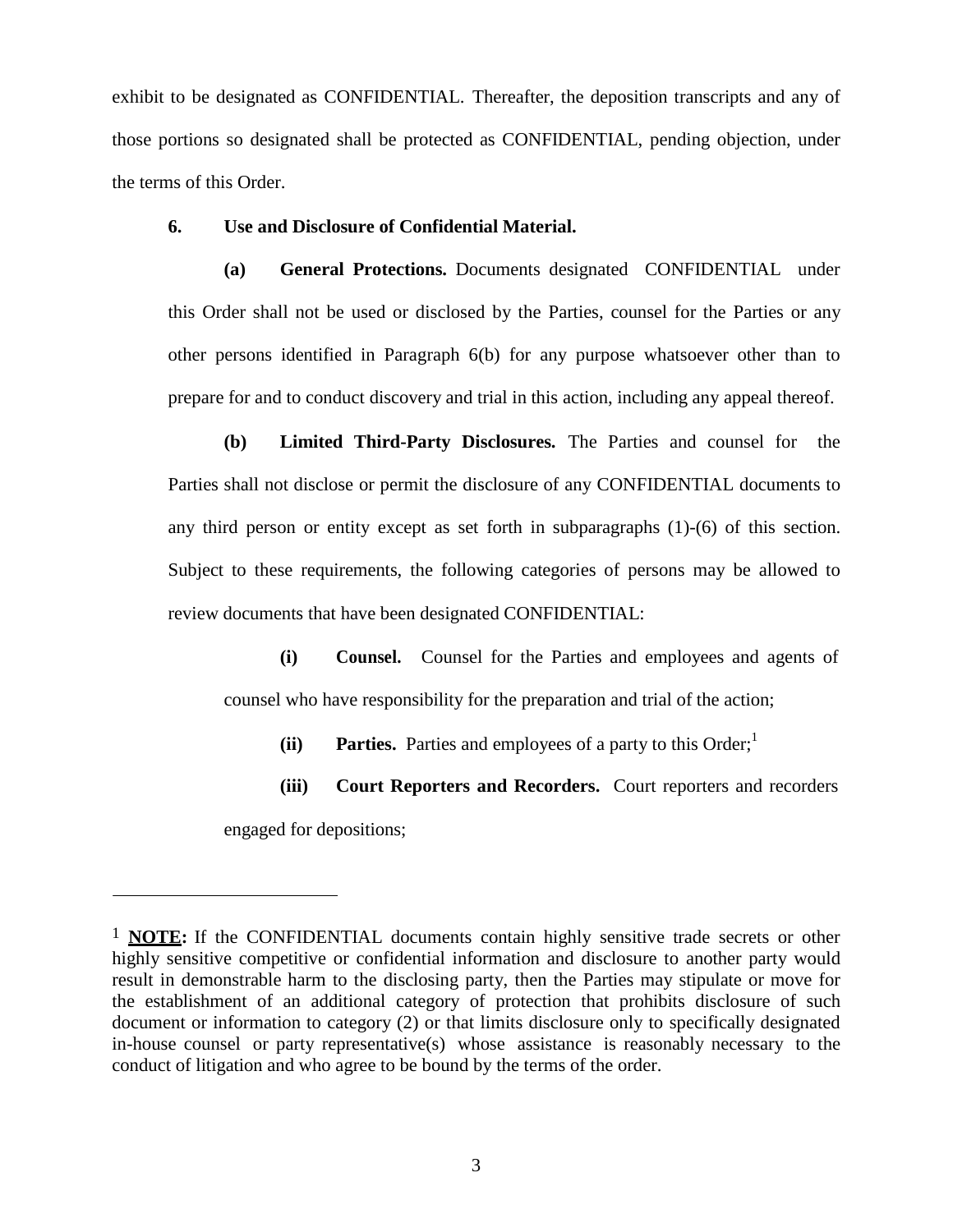**(iv) Consultants, Investigators, Lay Witnesses, and Experts.** Consultants, investigators, or experts (hereinafter referred to collectively as "experts") employed by the Parties or counsel for the Parties to assist in the preparation and trial of this action or proceeding or such persons whom counsel for a Party has identified in writing to opposing counsel in good faith as a potential witness in this action, but only after such persons have completed the certification contained in Attachment A, Acknowledgment and Agreement to Be Bound, a copy of which shall be served upon all parties;

**(v) This Honorable Court, Court personnel and the Clerk of Courts**; and

**(vi) Others by Consent.** Other persons only by written consent of the producing party or upon order of the Court and on such conditions as may be agreed or ordered. All such persons shall execute the certification contained in Attachment A, Acknowledgment of Understanding and Agreement to Be Bound, a copy of which shall be served upon all parties.

**(c) Inadvertent Disclosure.** Inadvertent disclosure of any document or information designated as CONFIDENTIAL shall not be deemed a waiver in whole or in part of a party's claim of confidentiality. Upon discovery of the inadvertent or unintentional disclosure of Confidential Information, counsel for the Parties shall cooperate to restore the confidentiality of the information.

**7. Filing of CONFIDENTIAL Documents Under Seal.** To the extent that a brief, memorandum, pleading or other document filed with the Court references any document marked as CONFIDENTIAL, the document shall be filed under seal only for good cause shown. Unless

4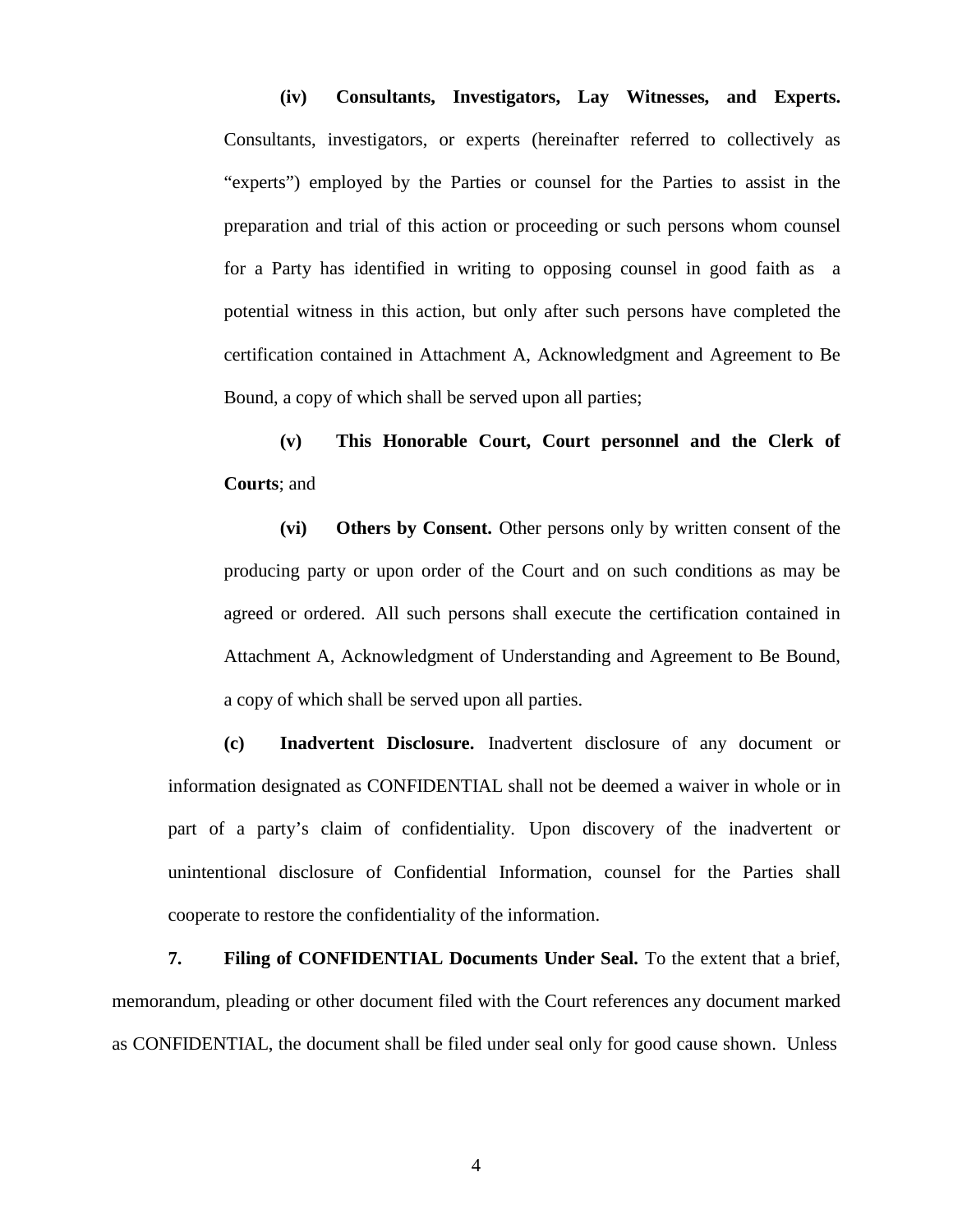otherwise agreed in writing by counsel for the parties, in the event a party wishes to file with the Court for any purpose any of the discovery provided pursuant to this Protective Order, and/or the data and information contained therein, and if time permits, the parties, through counsel, will discuss the confidential information and documents they intend to file in order to determine if a compromise can be reached in whole or in part to allow for filing not under seal. If the matter is not resolved as set forth above, the party intending to file any protected confidential document or information shall first file a motion seeking the Court's permission to file the document or information under seal. This Protective Order does not authorize filing protected materials under seal. According to the authority of *Procter & Gamble Co. v. Bankers Trust Co*., 78 F.3d 219 (6th Cir. 1996), no document may be filed with the Court under seal without prior permission as to each such filing, upon motion and for good cause shown, including the legal basis for filing under seal. Unless the Court orders otherwise, all sealed documents shall be filed according to Local Rule 5.2.1.

**8. Challenges by a Party to Designation of Documents as CONFIDENTIAL.** Any CONFIDENTIAL designation is subject to challenge by any party. Before filing any motions or objections to a confidentiality designation with the Court, the objecting party must meet and confer in a good faith effort to resolve the objection by agreement. If agreement is reached confirming or waiving the CONFIDENTIAL designation, the designating party shall serve on all Parties a notice specifying the documents and the nature of the agreement. In the event the dispute cannot be resolved in this manner, the matter shall be submitted to the Court, by motion, for a prompt resolution (which may, by agreement of the Parties, be done through an oral hearing or telephonic conference with the Court). Pending such resolution by the Court, the information in question shall continue to be treated as CONFIDENTIAL in accordance with the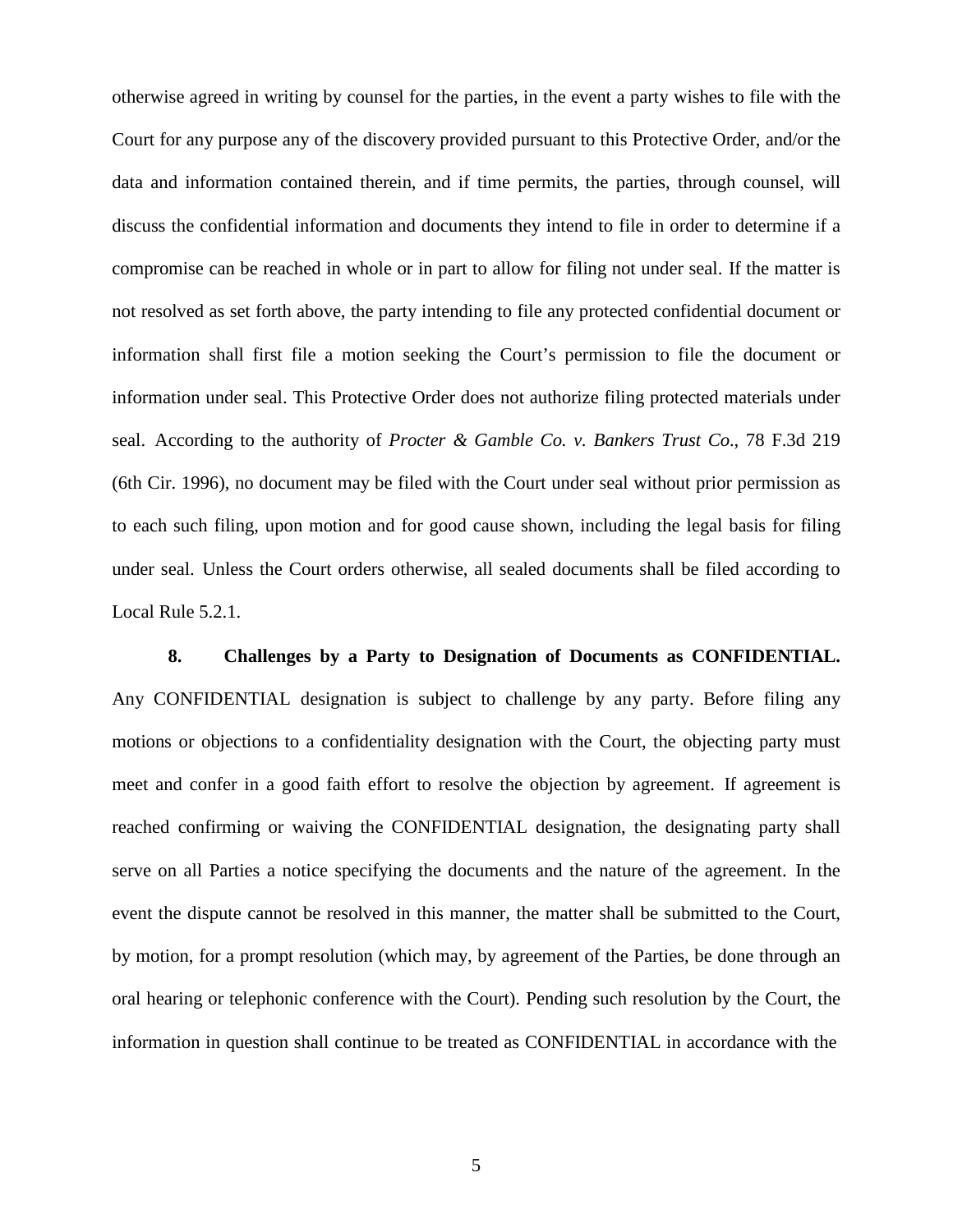provisions of this Order.

**9. Use of Confidential Documents or Information at Trial.** If a party intends to present at trial CONFIDENTIAL documents or information derived therefrom, such party shall provide advance notice to the other party at least five (5) days before the commencement of trial by identifying the documents or information at issue as specifically as possible (i.e., by Bates number, page range, deposition transcript lines, etc.) without divulging the actual CONFIDENTIAL documents or information. The Court may thereafter make such orders as are necessary to govern the use of such documents or information at trial.

# **10. Obligations on Conclusion of Litigation.**

**(a) Order Remains in Effect.** Unless otherwise agreed or ordered, this Order shall remain in force after dismissal or entry of a final judgment that is not subject to further appeal. All persons receiving documents designated as CONFIDENTIAL pursuant to this Order shall continue at all times hereafter to treat such information in strict accordance with this Order. All persons or entities to whom/which documents designated as CONFIDENTIAL are disclosed agree to the jurisdiction of this Court for the purpose of proceedings relating to the performance under, compliance with, or violation of this Order.

**(b) Return of CONFIDENTIAL Documents.** After dismissal or the entry of a final judgment that is not subject to further appeal and upon request of the producing party, all documents designated as CONFIDENTIAL under this Order, including any copies thereof, shall be returned to the producing party unless: (1) the document has been offered into evidence or filed without restriction as to disclosure; (2) the Parties agree to destruction in lieu of return, with certification to the producing party that the documents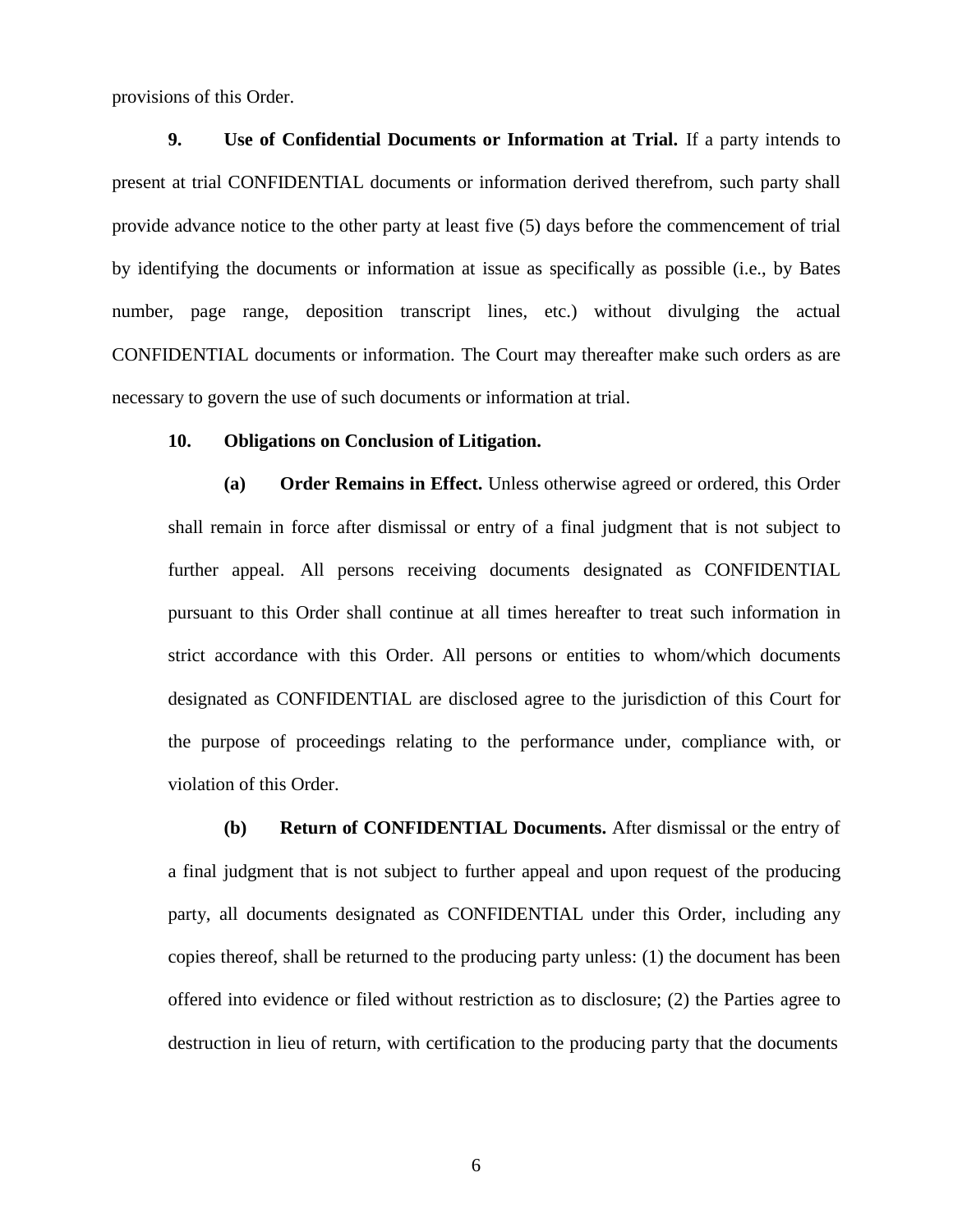have been destroyed; or (3) as to documents bearing the notations, summations, or other mental impressions of the receiving party, that party elects to destroy the documents in lieu of return and certifies to the producing party that it has done so.

**(c) Return of Documents Filed under Seal.** After dismissal or entry of a final judgment that is not subject to further appeal, the Clerk may elect to return to counsel for the Parties or, after notice, destroy documents filed or offered at trial under seal or otherwise restricted by the Court as to disclosure.

**11. Order Subject to Modification.** This Order shall be subject to modification by the Court on its own motion or on motion of a party. Motions to modify this Order shall be served and filed in accordance with this Court's Local Rules and the Federal Rules of Civil Procedure.

**12. No Prior Judicial Determination.** This Order is entered based on the representations and agreements of the Parties and for the purpose of facilitating discovery. Nothing herein shall be construed or presented as a judicial determination that any documents or information designated CONFIDENTIAL by counsel or the Parties is subject to protection under Rule 26(c) of the Federal Rules of Civil Procedure, or otherwise, until such time as the Court may rule on a specific document or issue.

**13. Persons Bound.** This Order shall take effect when entered and shall be binding upon all counsel and their law firms, the Parties, and persons made subject to this Order by its terms.

IT IS SO ORDERED.

Date: October 4, 2017 /s/ Kimberly A. Jolson KIMBERLY A. JOLSON UNITED STATES MAGISTRATE JUDGE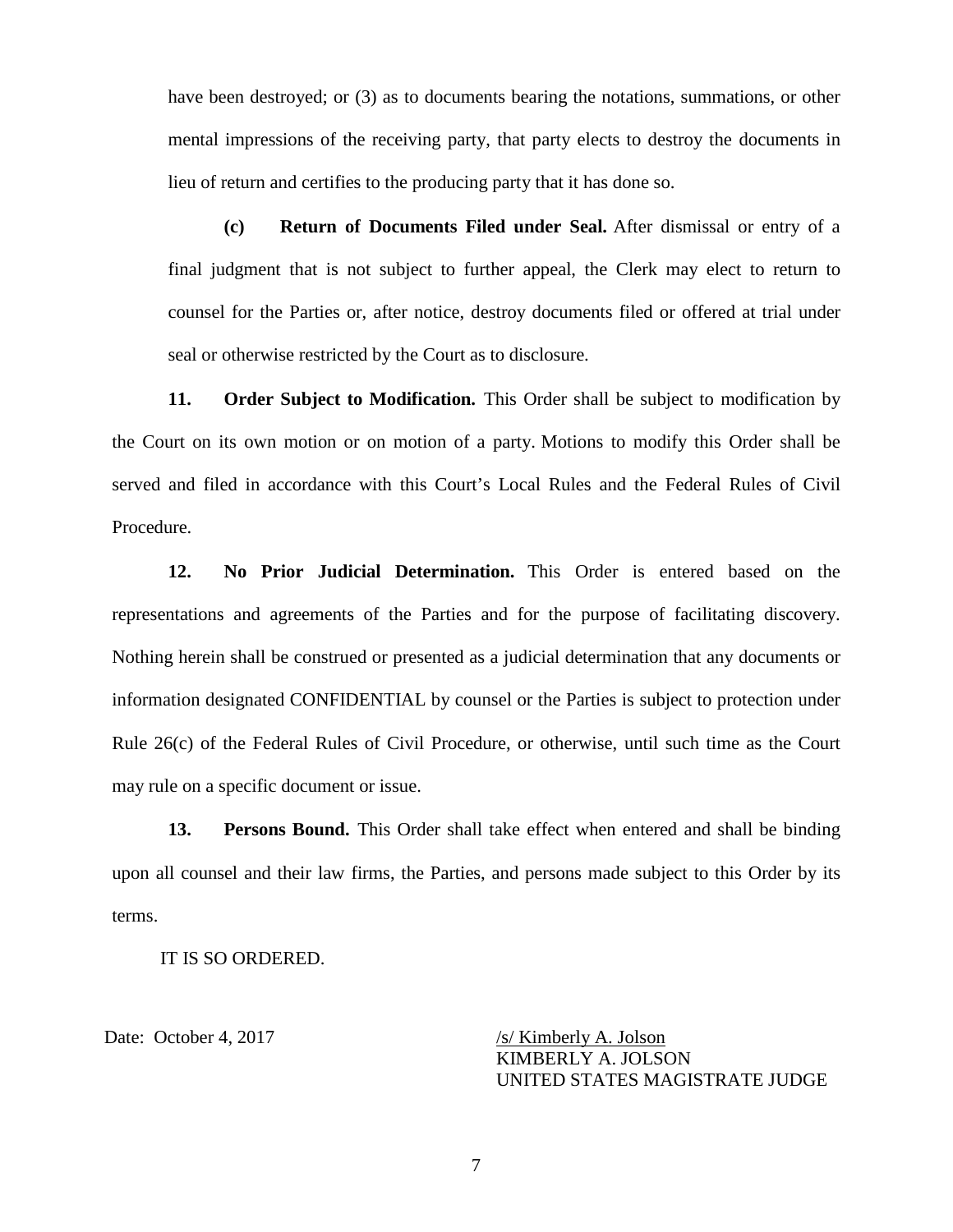Respectfully submitted,

*/s/ John S. Marshall (per email consent)*

John S. Marshall (0015160) Edward R. Forman (0076651) Samuel M. Schlein (0092194) Marshall and Forman LLC 250 Civic Center Drive, Suite 480 Columbus, OH 43215-5296 614.463.9790 – Telephone 614.463.9780 – Facsimile [jmarshall@marshallforman.com](mailto:jmarshall@marshallforman.com) [eforman@marshallforman.com](mailto:eforman@marshallforman.com)  [sschlein@marshallforman.com](mailto:sschlein@marshallforman.com)

*/s/ Rebecca J. Bennett*  Rebecca J. Bennett (0069566) Andrew S. Haring (0087213) Ogletree, Deakins, Nash, Smoak & Stewart, P.C. 127 Public Square 4100 Key Tower Cleveland, OH 44114 216.274.6903 - Telephone 216.357.4733 – Facsimile [rebecca.bennett@ogletree.com](mailto:rebecca.bennett@ogletree.com)  [andrew.haring@ogletree.com](mailto:andrew.haring@ogletree.com)

*Attorneys for Defendant*

*Attorneys for Plaintiff*

## **CERTIFICATE OF SERVICE**

I hereby certify that on October 3, 2017, a copy of the foregoing was electronically filed with the Clerk of Court using the CM/ECF system. Notice of this filing will be sent to all parties by operation of the Court's electronic filing system. Parties may access this filing through the Court's system.

> */s/ Rebecca J. Bennett Attorney for Defendant*